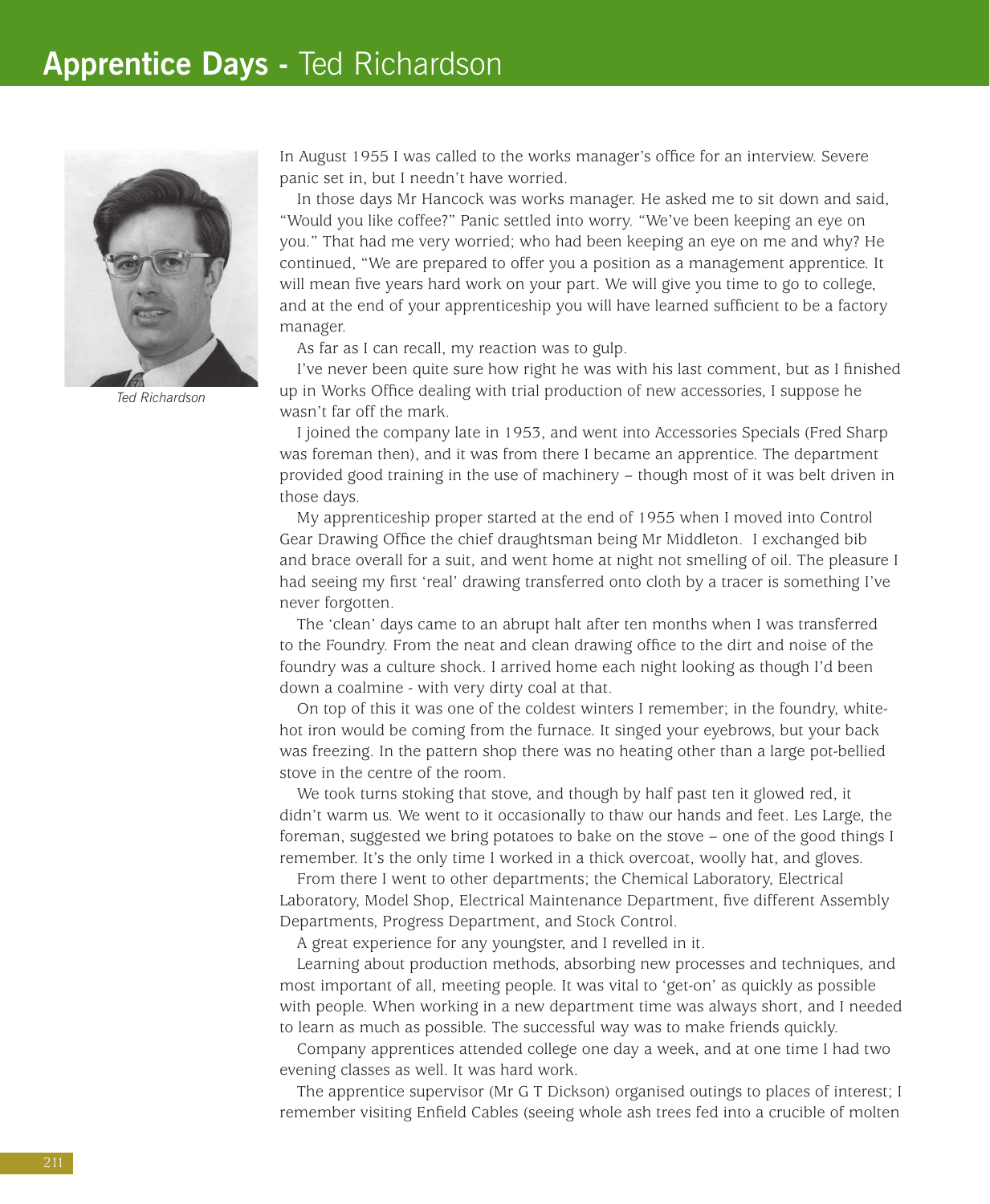## **Apprentice Days -** Ted Richardson

copper - to burn off impurities), Ham's Hall 'B' Power Station (watching 'rain' pouring down inside a massive cooling tower), and a colliery (to see how electrical equipment was protected underground). These visits were an important part of our education and training.

Every year there was a party for apprentices to enable them to meet senior members of staff (who were on the lookout for likely material). In later years this changed to a formal dinner.

My first public speaking came at one of those dinners; I proposed the toast to 'The Company'. The response came from Mrs Crabtree, wife of the founder. As I had to sit next to her at the top table, I felt I really had moved up in the world.

When I completed my apprenticeship I was offered a position with the company. For a few months I was 'held' in Circuit Breaker Specials Drawing Office (managed by George Foster, assisted by Gordon Sifford); whilst a suitable place was found for me. That place was Works Office – I couldn't believe my good fortune. What Mr Hancock had said all those years before was about to come true.

Eric Whitehouse was in charge of Works Office and also Progress Department. I knew Eric from my earliest days with the company; when I joined he was a progress chaser, calling on Accessories Specials.

He told me I would be in control of arranging tooling, materials, and trial production for the new 'rocker' switch. Eric went on to say I was to use my knowledge of the works and the people to get the required results.

Eric was a 'class act' not easy to follow; the speed at which he moved round the works made even keeping up with him a problem. When he wasn't shouting down the telephone, he was rushing from one department to another. I've often seen Eric in full flight, pursued by Harold Smith (Progress Department) – now Harold was a tall man with long legs, but even he found it difficult to keep up with the much smaller Eric.

Because of his 'push', Eric Whitehouse wasn't an easy man to get on with, and I fell foul of him many times. He wanted everything done 'yesterday', which was good for the company, but not always for the individual. I learnt a lot from him.

My time spent in the works proved its worth, for I knew how to get things done far better than someone coming in from outside. Having once worked alongside people often made the difference.

A regular port of call was my 'first' department 'Accessories Specials', where Frank Proffitt was now foreman. Many times he and my friend Roy Vincent were able to devise small tools for me to use on trial assemblies.

I got on well with Eric Rostron, manager of Inspection Department. He signed his name with a simple large 'R' followed by a small circle with a '1' enclosed. I asked him what it meant; he said it was to indicate he was the number one Rostron. I'd no argument with that.

Eric had long gangling arms. It was whispered that, as a young man, he'd been caught in overhead belting, and was whirled round before the machinery could be stopped. True or false I don't know, but it fitted his appearance. Out of the factory, Eric's main interest was his car, a magnificent Lagonda, and referred to affectionately by him as 'The Old Lag'

Part of the job in Works Office was arranging tours for visiting organisations. My colleagues, Peter Williams, Frank Locke, and I, would escort these groups round the



*Eric Whitehouse*



*Frank Proffitt*



*Eric Rostron*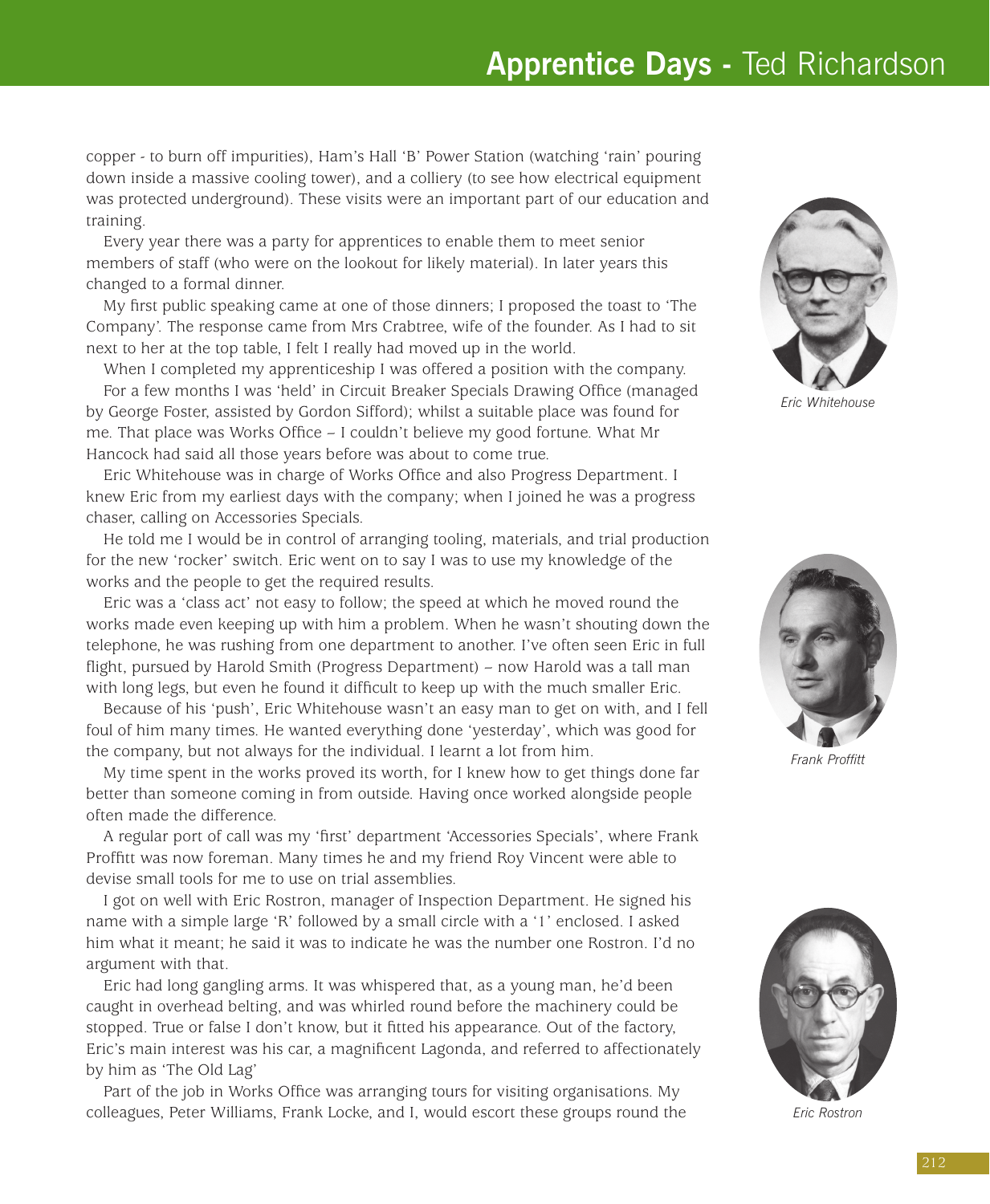factory. The reason we were called on as guides was because, through our work, we knew the factory intimately.

At lunchtime we would take guests to a local hotel, usually the George Hotel on 'The Bridge' in the centre of Walsall. This often meant using our own cars and on one occasion I was in Eric Rostron's Lagonda with Bill Sidwell (works manager's personal assistant). There was gentle rivalry between Bill and Eric over 'The Old Lag', and on one occasion, Eric pulled up at traffic lights. Not a sound was heard in the car, and Bill started to laugh, "You've stalled her," he said. A slight look of annoyance crossed Eric's face, "Not so," he replied. "Watch the rev counter." Everyone looked at the rev counter, it was doing its job, and the engine was still running. Just to prove it, Eric pressed the accelerator and the needle moved over, still no sound from the engine. He looked over at Bill, who had stopped laughing, and said, "Quiet, isn't it?" Bill said nothing.

Bill Sidwell was a large 'cuddly teddy-bear' type. Friendly and always ready with good advice on production problems. It was Bill, who on the occasions we went to the George Hotel with visiting parties, introduced me to the pleasures of Amontillado sherry, a taste that has never left me.

There was always a wide variety of work to do in Works Office, and Frank Locke had the job of dealing with experiments on B15 timers. On the B15 timer there was a rubber diaphragm in which a small amount of air was admitted through a needle valve. The valve controlled the speed of ingress of air, and therefore the time in which the diaphragm filled and operated a lever to turn on a switch.

The air-operated system often failed due to dust blocking the valve.

Company trouble-shooter at that time was Dr Eric Sherard, who was brought in to find an answer; Frank Locke helped him on the production side.

A dust-proof test booth was set up in Control Gear Assembly, where foreman Jack White arranged for Maureen Wildig and Olwen Wiggin to have blue 'anti-static' uniforms. Working under controlled conditions, Maureen and Olwen assembled various designs of needle valve into pneumatic timers. None of the variations worked successfully.

Dr Sherard eventually recommended clockwork timers. Though more expensive than the pneumatic design, they worked accurately, and could be adjusted on site by the installation engineer. Wonders of electronic timers were unknown to us in those days.

Peter Williams was involved in initial tooling and production trials of the C50 Circuit Breaker. This design, from the beginning, was particularly trouble free. A delight for any production engineer, as it went together so easily, and required little or no assembly line calibration. Peter arranged for some of the C50 outer cases to be moulded in clear Perspex, so every member of the sales team had a sample to show how the mechanism worked. These 'clear' C50s became a valuable sales tool.

As in every workplace there was humour. I remember one day talking to Jose ('Joker') Edwards, foreman of Sheet Metal Box Department, when a man came along pulling a trolley. Trolleys were made of steel, and on rough concrete made a lot of noise. A voice close by let itself be heard with, "Be quiet! There's blokes here trying to sleep." We laughed, but then quickly hid our faces, for walking behind the trolley was the recently appointed Works Manager, Mr Barnard.



*"Joker" Edwards*